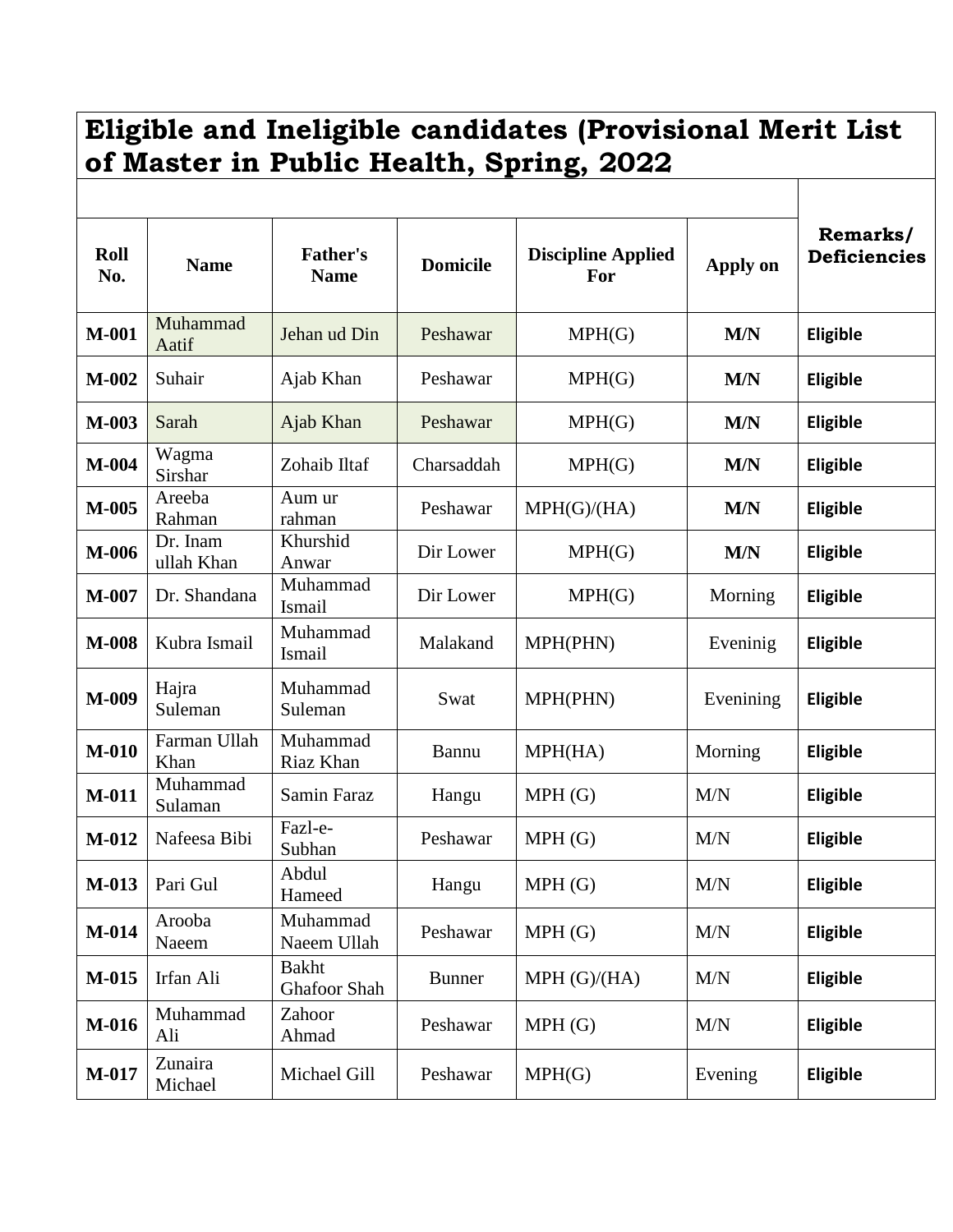| M-018      | Umaima<br>Khan            | Zohair<br>Hassan            | Punjab           | MP(G)/(HA)       | M/N       | Eligible                   |
|------------|---------------------------|-----------------------------|------------------|------------------|-----------|----------------------------|
| M-019      | Muhammad<br>Suliman       | Rahmani Gul                 | Swat             | MPH(G)           | M/N       | Eligible                   |
| $M-020$    | Jawad Ali                 | Abdul Kabir                 | Shangla          | MPH(G)           | Morning   | Eligible                   |
| $M-021$    | Noman<br>Siddiqi          | Dilbar Khan                 | Dir Lower        | MPH(G)           | M/N       | Eligible                   |
| $M-022$    | Saeed<br>Rehman           | Sahib Noor                  | Karak            | MP(G)/(HA)       | M/N       | <b>Eligible</b>            |
| M-023      | Umar Wahaj                | Ijaz Hussain                | Peshawar         | MPH(G)           | M/N       | Eligible                   |
| $M-024$    | Toheed<br>Rehman          | Muhammad<br>Sardar          | Swabi            | MPH(G)           | M/N       | Eligible                   |
| $M-0.25$   | Amir Sohail               | Siddiq ur<br>Rehman         | Karak            | MPH(G)           | M/N       | Eligible                   |
| $M-026$    | Abdullah<br>Khan          | Khurshid<br>Khan            | Swat             | MPH(G)           | M/N       | Eligible                   |
| M-027      | Asra Shaikh               | Shaikh Farid                | Swat             | MPH(G)           | M/N       | Eligible                   |
| M-028      | Murad Ali                 | Muhammad<br>Parvez          | Swat             | MPH(G)           | M/N       | Eligible                   |
| M-029      | Nasir Ali                 | Syed Bhader<br>Ali Shah     | Chitral          | MP(G)/(HA)       | M/N       | Eligible                   |
| M-030      | Syeda Sidra<br>Rizvi      | Syed Fayyaz<br>Hussain Shah | Peshawar         | MP(G)/(HA)/(PHN) | M/N       | Eligible                   |
| M-031      | Musawer                   | Sarmat Shah                 | Peshawar         | MP(G)/(HA)       | M/N       | Eligible                   |
| $M-032$    | Umra Javed                | Muhammad<br>Javed           | Peshawar         | <b>MPH</b>       | Evenining | Eligible                   |
| ME-<br>033 | Tahseen Ali               | Sharif Ali                  | Kurram<br>Agency | MPG(G)/(HA)      | M/E       | Eligible                   |
| M-034      | Sumbal Zahir              | Zahir Shah                  | Charsada         | <b>MPH</b>       | Evening   | Eligible                   |
| M-035      | Qazi Shahbaz<br>Mohyuddin | Qazi Haseeb<br>ud Din       | Kohat            | MPH(G)/(HA)      | M/E       | <b>SSC Doc</b>             |
| M-036      | Salman Nazir              | Nazir<br>Mohmmad            | Mardan           | MPH(G)           | Morning   | Eligible                   |
| M-037      | Shoaib Ali                | Aziz ul Haq                 | Mardan           | <b>MPH</b>       | M/E       | Doc not<br><b>Attested</b> |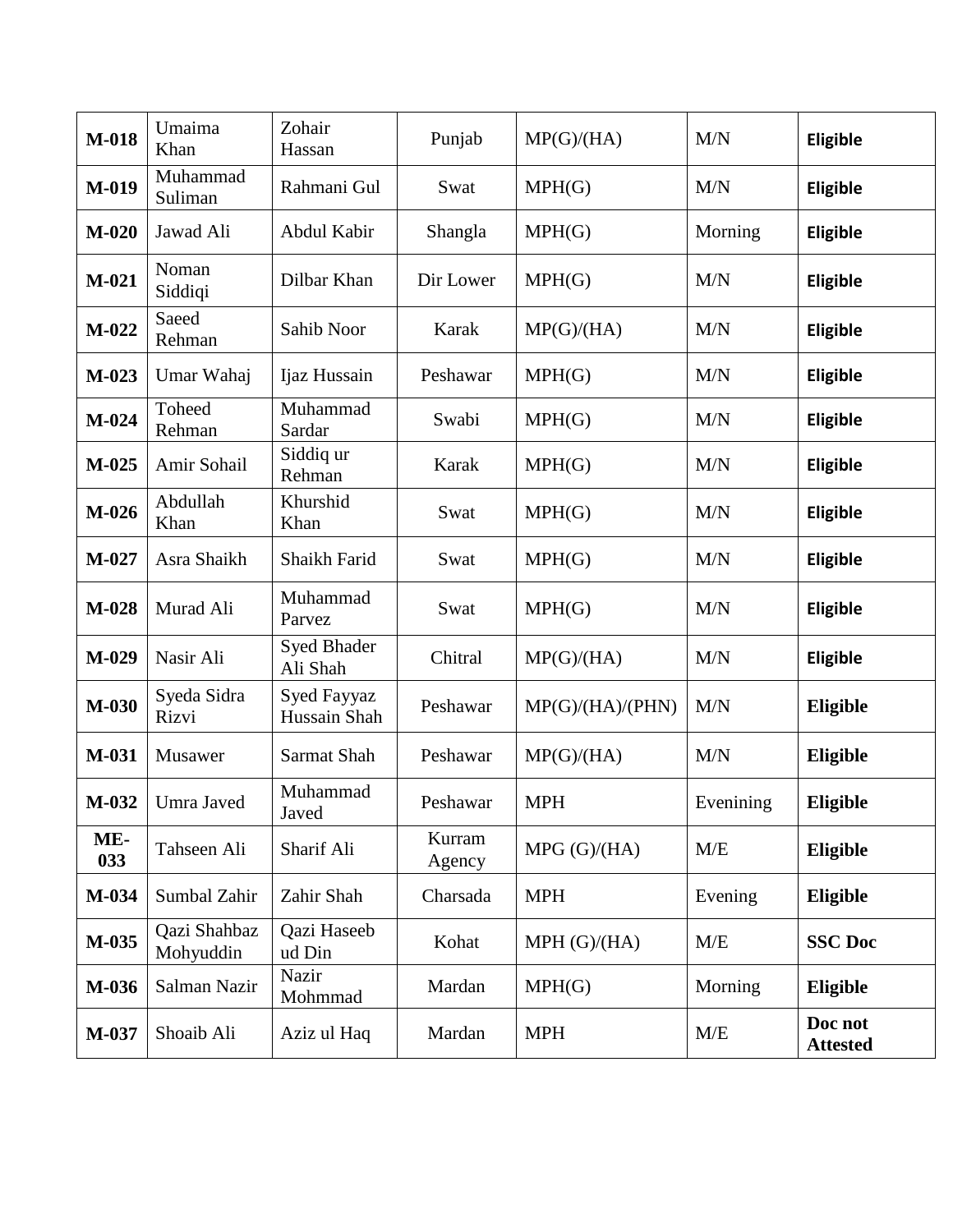| M-038   | Dr Shahzadi<br>Marwah<br>Siddiqi | Aziz ur<br>Rehman           | Peshawar         | <b>MPH</b> | Eveninig | Eligible                                       |
|---------|----------------------------------|-----------------------------|------------------|------------|----------|------------------------------------------------|
| M-039   | Noor Ullah                       | Malik Said                  | Bajaur           | MPH(G)     | Morning  | Not Eligiable,<br>not fullfill the<br>criteria |
| $M-040$ | Zeeshan<br><b>Ahmad Noor</b>     | Noor ul Hadi                | Swabi            | MPH(G)     | Morning  | Eligible                                       |
| $M-041$ | Kanwal<br>Safeer                 | Safeer Ahmad                | Peshawar         | MPH(G)     | Morning  | Eligible                                       |
| $M-042$ | Usama                            | <b>Fazal Razaq</b>          | Dil Lower        | MPH(G)     | M/E      | Eligible                                       |
| M-043   | Muhammad<br>Asim                 | Muhammad<br>Ali Khan        | Peshawar         | <b>MPH</b> | Morning  | Eligible                                       |
| M-044   | Kiran Safeer                     | Safeer Ahmad                | Peshawar         | <b>MPH</b> | Eveninig | Eligible                                       |
| M-045   | Nayyar Jamal                     | <b>Yousaf Jamal</b>         | Nowshera         | MPH (HA)   | Eveninig | Eligible                                       |
| M-046   | Suliman Khan                     | <b>Sher Rehman</b>          | Khyber<br>Agency | MPH (HA)   | Evening  | Eligible                                       |
| M-047   | Ibrar Ullah                      | Bahram Khan                 | <b>Buner</b>     | MPH (G)/HA | M/E      | Eligible                                       |
| M-048   | Zarak Speen                      | Mushtaq<br>Ahmad            | Peshawar         | MPH(HA)    | Evening  | doc not<br>attested                            |
| M-049   | Hamaad Gul<br>Mohmand            | Nazar Gul<br>Mohmand        | Mohmand          | MPH (HA)   | Evening  | Eligible                                       |
| $M-050$ | Abdul Haseeb<br>Rasheed          | Muhammad<br>Saddiq          | Peshawar         | MPH(G)     | Morning  | Eligible                                       |
| $M-051$ | Hamid<br>Mansoor                 | M Mansoor<br>Qasim          | Kohat            | MPH(G)     | M/E      | Eligible                                       |
| M-052   | Shafi Ullah                      | Mirza<br>Muhammad           | Peshawar         | MPH(G)     | Evening  | doc not<br>attested                            |
| M-053   | Mansoor ul<br>Haq                | Hafiz<br>Manzoor<br>Hussain | Muzaffargarh     | MPH(G)     | Evening  | doc not<br>attested                            |
| $M-054$ | Ashfaq Saeed<br>Khan             | Said Hakim<br>Khan          | <b>Buner</b>     | MPH(G)     | Evening  | Eligible                                       |
| M-055   | Dr Sumaira<br>Nazir              | Dr Nazir<br>Ahmad           |                  | MPH(G)     | M/E      | <b>Domicile</b><br><b>Missing</b>              |
| M-056   | Hafiza Aiman<br>Haroon           | Haroon<br>Rahim             | Peshawar         | MPH(G)     | Evening  | Eligible                                       |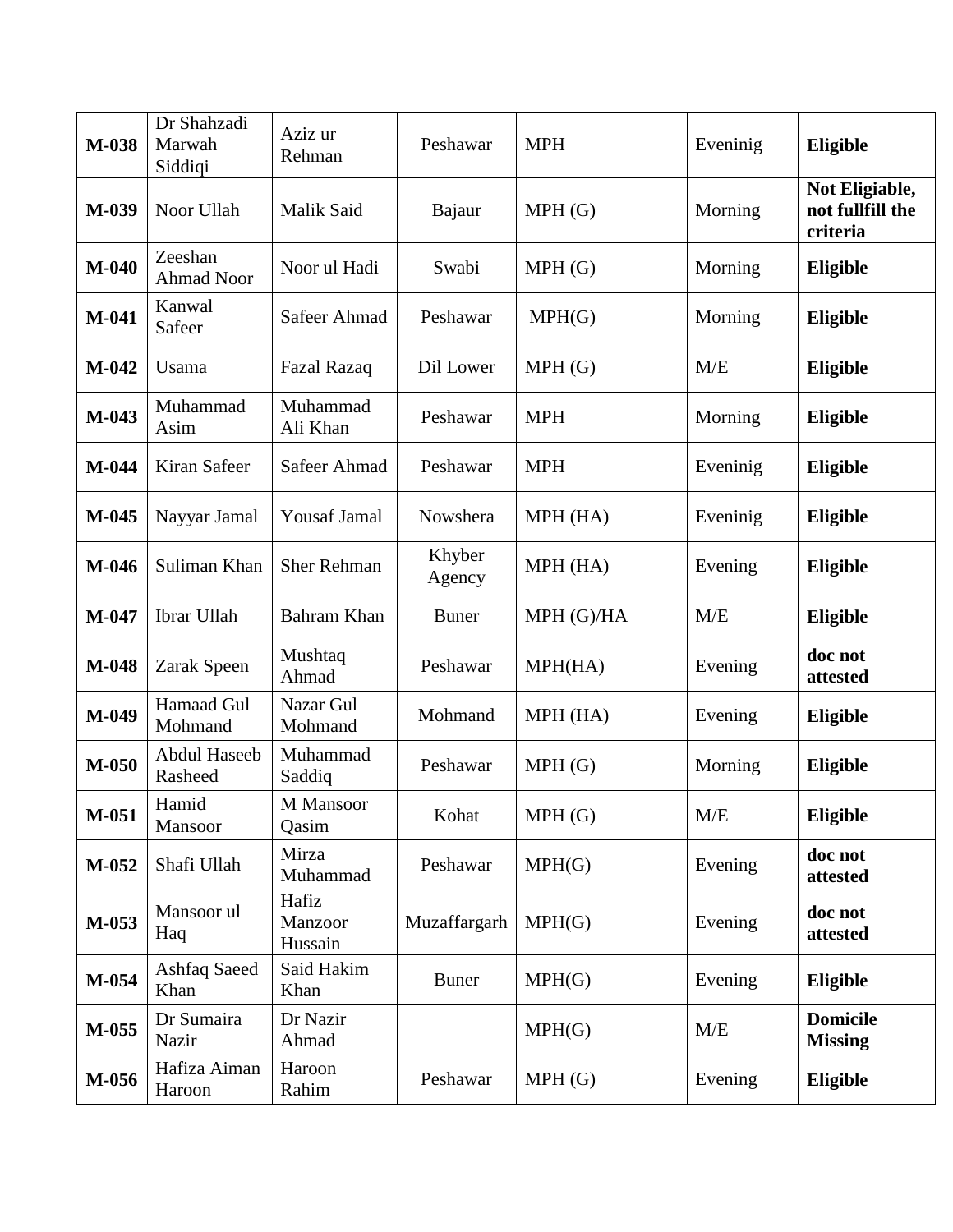| M-057   | Zarafshan                 | Sardar Tariq<br>Hussain         | Mardan       | MPH(G)      | Evening | Eligible                                                 |
|---------|---------------------------|---------------------------------|--------------|-------------|---------|----------------------------------------------------------|
| M-058   | Faryal Anjum              | Obaid Ullah                     | Peshawar     | MPH(G)      | E/M     | Eligible                                                 |
| M-059   | Sahil Sajjad              | Sajjad Ahmad                    | Nowshera     | MPH(G)      | Evening | Eligible                                                 |
| M-060   | Syeda Fatima<br>Jamal     | Syed Jamal<br><b>Uddin Shah</b> | Haripur      | MPH(G)      | Evening | <b>Eligible</b>                                          |
| M-061   | Neem Iqbal                | Naseem Iqbal                    | Swabi        | MPH(G)      | Evening | Eligible                                                 |
| M-062   | Khushal Khan              | Emel Khan                       | Charsada     | MPH(G)      | Evening | Eligible                                                 |
| M-063   | Shahzeb Sani              | Said Rehman                     | Mardan       | MPH(HA)     | Evening | Eligible                                                 |
| M-064   | Mashal Khan               | Muhammad<br>Azam Khan           | Mardan       | MPH(G)      | Morning | Food &<br><b>Nutration. Not</b><br>Eligible              |
| M-065   | Muhammad<br>Saleem        | Mali Khan                       | Dir Lower    | MPH(G)      | Morning | Eligible                                                 |
| M-066   | Asma Sartaj               | Sartaj Gul                      | Nowshera     | MPH(G)      | Morning | Food &<br><b>Nutration. Not</b><br>Eligable              |
| $M-067$ | Zaheer Ullah              | Muhammad<br>Jan                 | Bajuar       | MPH(G)      | Morning | <b>Not Eligable</b><br>due Pharamcy<br><b>Certifcate</b> |
| M-068   | Asma Al<br>Syeda          | Sayeda<br>Muhammad<br>Shah      | Lower Dir    | MPH(G)      | Evening | Eligible                                                 |
| M-069   | Fatima tu<br>Zohra        | Rooh Ullah                      | Peshawar     | MPH(G)      | Evening | Eligible                                                 |
| $M-070$ | Fahad bin<br>Riaz         | Riaz Gul                        | Peshawar     | MPH(G)/(HA) | M/E     | Eligible                                                 |
| $M-071$ | Muhammad<br>Waqar Alam    | Muhammad<br>Nisar Khan          | Lower DIr    | MPH(G)      | Evening | Eligible                                                 |
| M-072   | Arbab<br>Muhammad<br>Daud | Arbab Haji<br>Muhammad          | Peshawar     | MPH(G)      | Evening | <b>Eligible</b>                                          |
| M-073   | Imran Khan                | <b>Fazal Raziq</b>              | <b>Buner</b> | MPH(G)      | Evening | Doc not<br><b>Attested</b>                               |
| M-074   | Abid Khan                 | Rawail Khan                     | Peshawar     | MPH(G)      | Morning | Doc not<br><b>Attested</b>                               |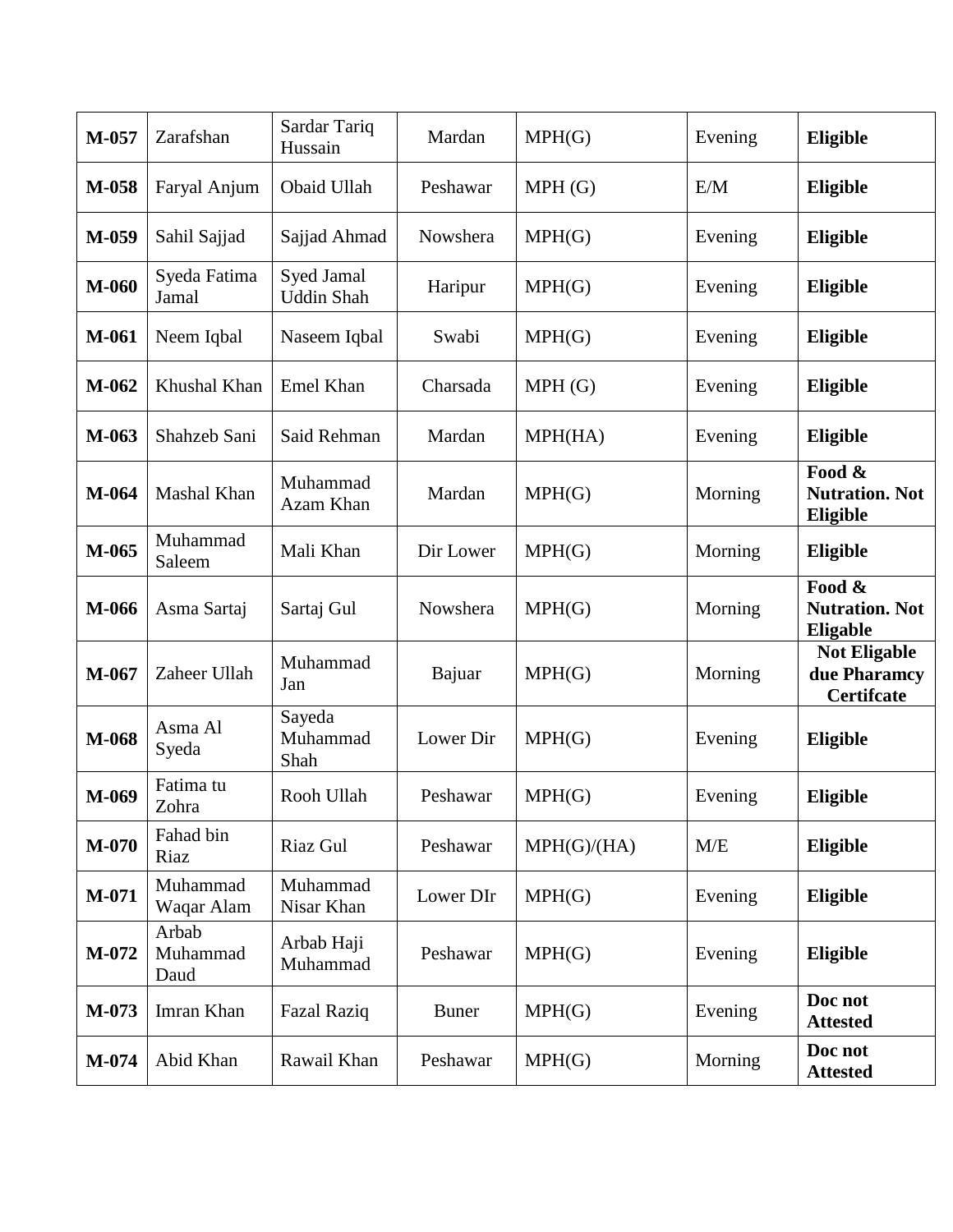| M-075 | <b>Uzma Shuaib</b>            | Muhammad<br>Shuaib<br>Siddiqi           | Shangla            | MPH(G)          | Morning  | Eligible                              |
|-------|-------------------------------|-----------------------------------------|--------------------|-----------------|----------|---------------------------------------|
| M-076 | Komal Iqbal                   | Muhammad<br>Iqbal                       | Peshawar           | MPH(G)/(HA)     | M/E      | <b>Final Degree</b><br><b>Missing</b> |
| M-077 | Sami ur<br>Rehman             | Mosammir<br>Shah                        | Peshawar           | MPH(G)/(HA)     | M/E      | <b>Final Degree</b><br><b>Missing</b> |
| M-078 | Syeda Maham<br>Fatima         | S.M Misbah<br>uddin                     | Peshawar           | MPH(G)          | Morning  | Eligible                              |
| M-079 | Laila Khan                    | <b>Imtiaz Ali</b><br>Khan               | Swabi              | <b>PHN</b>      | Evening  | Eligible                              |
| M-080 | Irfan Ullah<br>Haroon         | Muhammad<br>Haroon                      | Swat               | MPH(HA)         | M        | Eligible                              |
| M-081 | <b>Irfan Sattar</b>           | <b>Abdul Manan</b>                      | <b>Qurram Dist</b> | MPH(G)/(HA)/PHN | Eveninig | Eligible                              |
| M-082 | Muhammad<br>Ikram             | Nazir Shah                              | FR Peshawar        | MPH(HA)         | Evening  | Eligible                              |
| M-083 | Muhammad<br>Haleem<br>Afridi  | Nazir Shah                              | FR Peshawar        | MPH(HA)         | Evening  | Eligible                              |
| M-084 | Noor Ul<br><b>Bashar</b>      | Muhammad<br>Younas Khan                 | Peshawar           | MPH(G)/(HA)/PHN | Evening  | Eligible                              |
| M-085 | Aniqa<br>Narmeen              | Shaokat Ali                             | Bannu              | MPH(HA)         | Morning  | Eligible                              |
| M-086 | Kohla                         | Zaka Ullah<br>Khan                      | Peshawar           | MPH(G)          | Evening  | Eligible                              |
| M-087 | Murtaza<br>Mahmood<br>Khattak | Mahmood<br>Khan Khattak                 | Peshawar           | MPH(G)          | Evening  | Eligible                              |
| M-088 | Reda Raza<br>Khan             | Raza uLlah<br>Khan                      | Swabi              | MPH(G)          | Evening  | Eligible                              |
| M-089 | Syeda Hira<br>Raza            | Syeda Raza<br>Hassnain<br><b>Bukari</b> | Peshawar           | MPH(G)          | Morning  | Eligible                              |
| M-090 | Abubakar                      | Parveez Khan                            | Peshawar           | MPH(G)          | M/E      | Eligible                              |
| M-091 | Uzma<br>Shaukat               | Shakuat Alam                            | Peshawar           | MPH(G)          | M        | Eligible                              |
| M-092 | Ayesha Anum                   | Liaqat Ali<br>Khan                      | Peshawar           | MPH(G)          | M/E      | Eligible                              |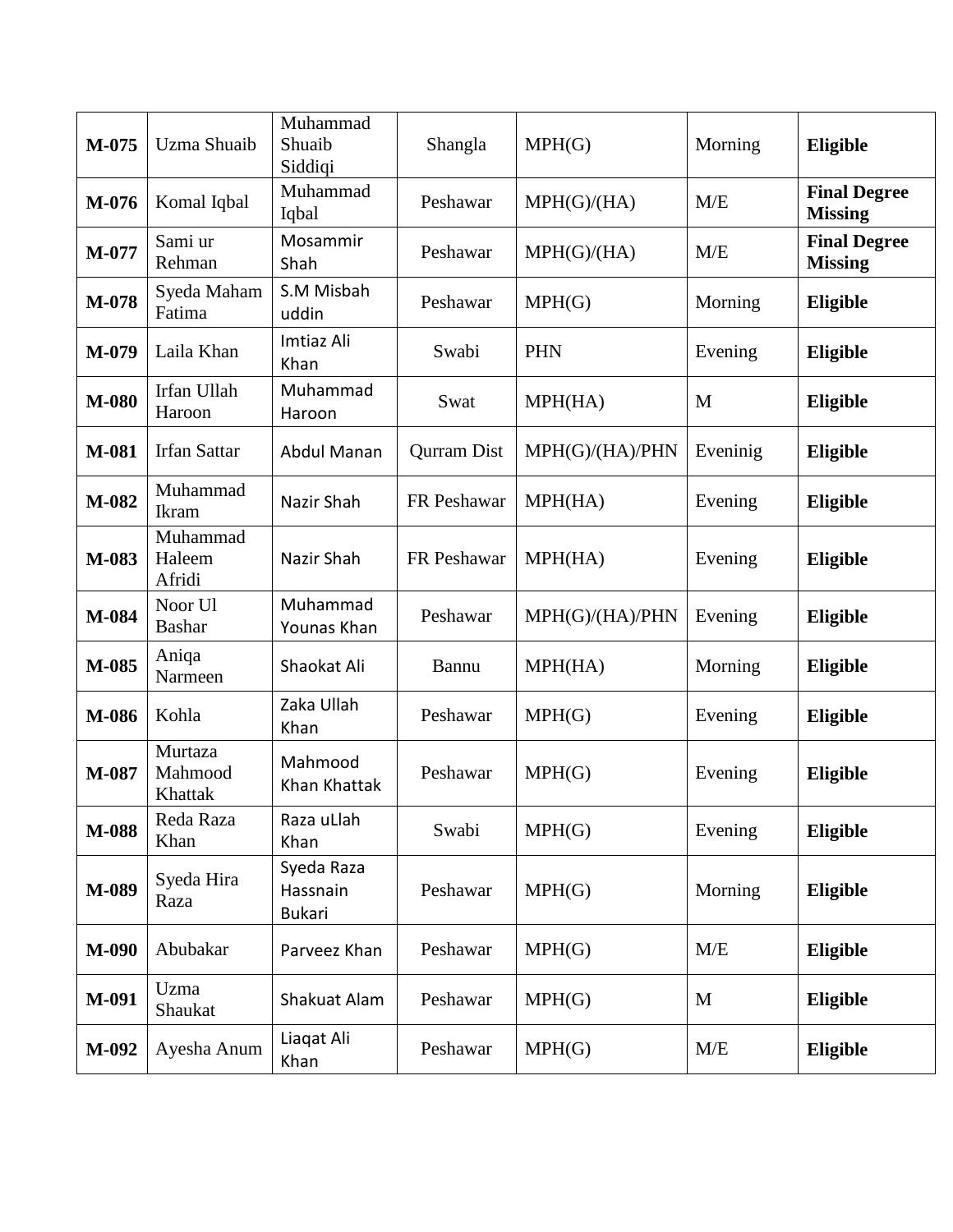| M-093        | Sabeen                      | Tayyab Ali<br>Khan              | Kohat        | MPH(G)/(HA)   | M/E     | Eligible                                                                 |
|--------------|-----------------------------|---------------------------------|--------------|---------------|---------|--------------------------------------------------------------------------|
| M-094        | Munakish<br>Zulfiqar        | Zulfiqar Ali<br>Siddiqi         | Peshawar     | MPH(G)        | M/E     | Eligible                                                                 |
| M-095        | Husna Amin                  | Amin ur<br>Rehman               | Lower Dir    | MPH(G)        | Evening | Doc not<br>attested                                                      |
| M-096        | Farhad Bibi                 | Ashtar Khan                     | <b>Buner</b> | MPH(G)/(HA)   | M/E     | Eligible                                                                 |
| M-097        | Maria Gohar                 | Gohar Ali                       | Peshawar     | MPH(G)        | Evening | <b>Result</b><br><b>Awaited</b>                                          |
| M-098        | Gulalali                    | Khalid Khan                     | Malakand     | MPH(G)        | Evening | <b>Result</b><br><b>Awaited</b>                                          |
| M-099        | Ahmad Ullah                 | Raza Khan                       | Orakzai      | MPH(G)        | M/E     | Eligible                                                                 |
| $M-100$      | <b>Abdul Waris</b>          | Abdullah<br>Zemarai             | Peshawar     | MPH(G)        | M/E     | <b>Matric</b><br>certificate<br><b>Missing &amp; Doc</b><br>not Attested |
| <b>M-101</b> | Irfan Ullah                 | Said<br>Muhammad<br>Khan        | Lower Dir    | MPH(G)        | M/E     | Doc not<br>attested                                                      |
| M-102        | Syeda Erum<br>Zaidi         | <b>Syed Shakil</b><br>Raza      | Peshawar     | MPH(G)        | Morning | Eligible                                                                 |
| M-103        | Haleema<br>Saadia           | Muhammad<br>Israil              | Mansehra     | MPH(G)        | M/E     | Eligible                                                                 |
| M-104        | Sher Wali<br>Khan           | Abdul Wali<br>Khan              | Peshawar     | MPH(G)        | Morning | <b>Result</b><br><b>Awaited</b>                                          |
| $M-105$      | Muhammad<br>Zubair          | Waris Khan                      | Peshawar     | MPH(G)        | Morning | <b>Eligible</b>                                                          |
| M-106        | <b>Miss Rameen</b><br>Ahmed | Nadeem<br>Ahmad                 | Peshawar     | MPH(G)        | Morning | Eligible                                                                 |
| M-107        | Ammar<br>Munwar             | Munwar<br>Yunas                 | Peshawar     | MPH(G)        | M/E     | Eligible                                                                 |
| <b>M-108</b> | Daud Jabbar<br>Taib         | Haroon<br>Jabbar                | Peshawar     | MPH(G)        | M/E     | Eligible                                                                 |
| M-109        | Fatima<br>Sahibzada         | Sahibzada<br>Salim ur<br>Rehman | Peshawar     | MPH(G)/PHN/HA | Evening | Eligible                                                                 |
| <b>M-110</b> | Noor Rahman                 | Akram Khan                      | Peshawar     | MPH(G)        | Morning | <b>SSC &amp; HSSC</b><br>not attached                                    |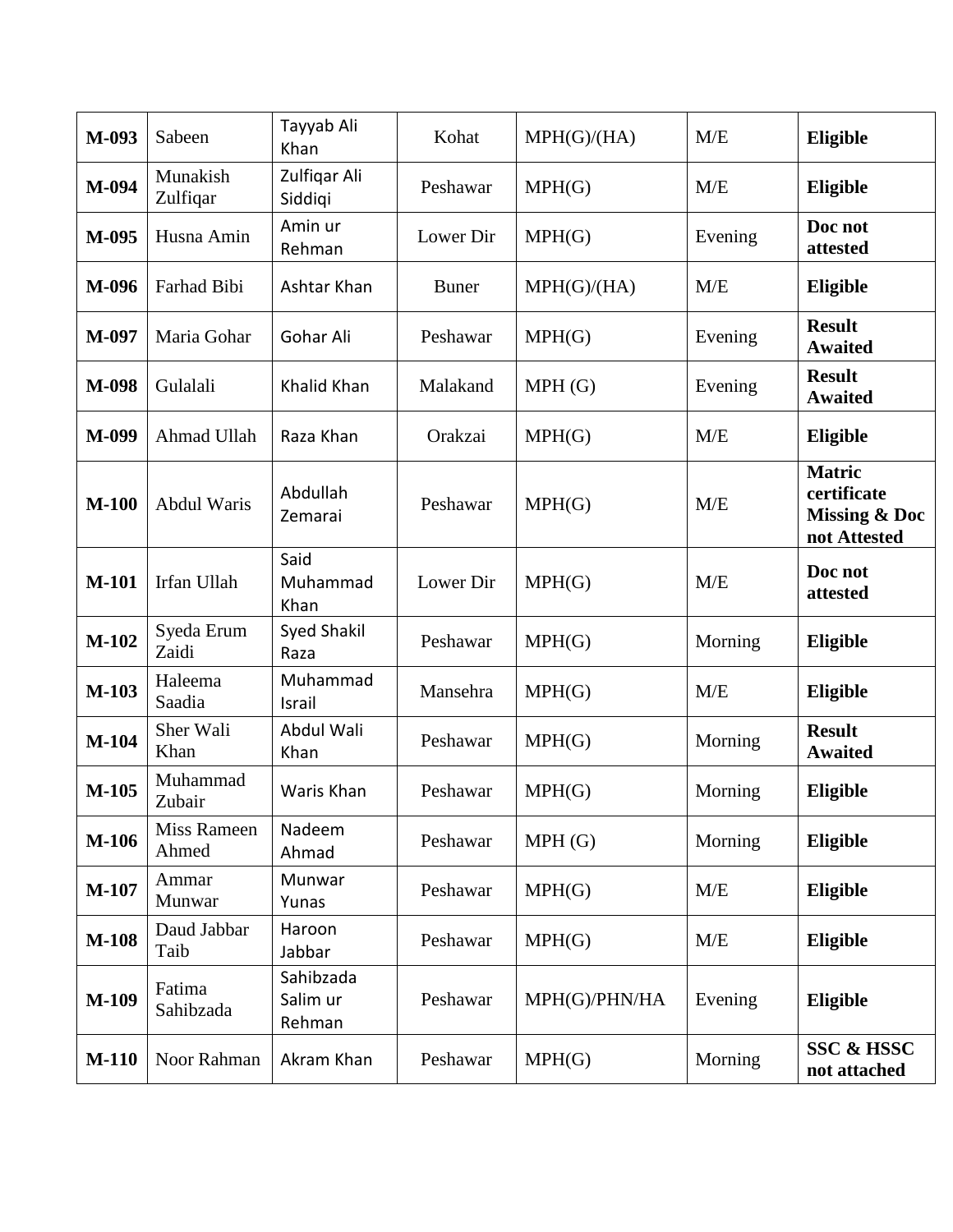| <b>M-111</b> | Aqsa Akmal              | Akmal Khan              | Nowshera         | MPH(G)        | Evening | <b>BS</b> Degree not<br>attached |
|--------------|-------------------------|-------------------------|------------------|---------------|---------|----------------------------------|
| M-112        | Fasial<br>Hussain       | Dr. Hussain<br>Ahmad    | Peshawar         | MPH(G)        | M/E     | Eligible                         |
| M-113        | suneel Gill             | <b>Michael Gill</b>     | Peshawar         | MPH(G)        | Morning | Eligible                         |
| M-114        | Farhan<br>Shahzad       | Mohmmad<br>Ibrahim      | Swat             | MPH(G)        | Evening | <b>Eligible</b>                  |
| M-115        | Muhammad<br>Zubair Khan | Yousaf Khan             | Peshawar         | MPH(G)/HA     | M/E     | Eligible                         |
| <b>M-116</b> | Muhammad<br>Farman      | Muhammad<br>Ameer Khan  | Kohat            | MPH(G)/HA     | M/E     | Eligible                         |
| M-117        | Muhammad<br>Irfan       | <b>Rehman Gul</b>       | <b>FATA</b>      | MPH(G)/HA/PHN | M/E     | Eligible                         |
| <b>M-118</b> | Nyla Ishfaq<br>Khan     | Muhammad<br>Ishfaq Khan | Swabi            | MPH(G)/HA     | Evening | Eligible                         |
| M-119        | Dr Faisal<br>Younis     | Younis Khan             | Swabi            | MPH(G)        | Evening | Eligible                         |
| $M-120$      | Huma<br>Shandana        | Shah Sahib              | <b>FATA</b>      | MPH(HA)       | Morning | Eligible                         |
| M-121        | Abdullah<br>Shah        | Liagat Ali<br>Shah      | Peshawar         | MPH(G)        | Evening | Eligible                         |
| M-122        | Ihsan Ullah             | Lal Zada                | Peshawar         | MPH(HA)       | Evening | Eligible                         |
| M-123        | Siraj Ahmad             | Mehar Gul               | <b>FATA</b>      | MPH(G)        | Evening | Eligible                         |
| $M-124$      | Johar Asma              | MusnAaq                 | Peshawar         | MPH(G)        | Evening | Eligible                         |
| M-125        | Dr Aleena<br>Afridi     | Mr. Tilla<br>Muhammad   | Khyber<br>Agency | MPH(G)        | Evening | Eligible                         |
| $M-126$      | Sonia Fasih             | Fasih ul Mulk           | Charsada         | MPH(G)        | Morning | Eligible                         |
| M-127        | Hassan Jan              | Zahoor Jan              | Peshawar         | MPH(G)        | Morning | Eligible                         |
| M-128        | Shafiq ur<br>Rehman     | Sher Rehman             | Dir Lower        | MPH(HA)       | Evening | Eligible                         |
| M-129        | <b>Riffat Sadiq</b>     | Sabar Sadiq             | Malakand         | MPH(G)        | Evening | Eligible                         |
| <b>M-130</b> | Asif Iqbal              | Fazal Rehman            | Kohatq           | MPH(HA)       | Evening | Eligible                         |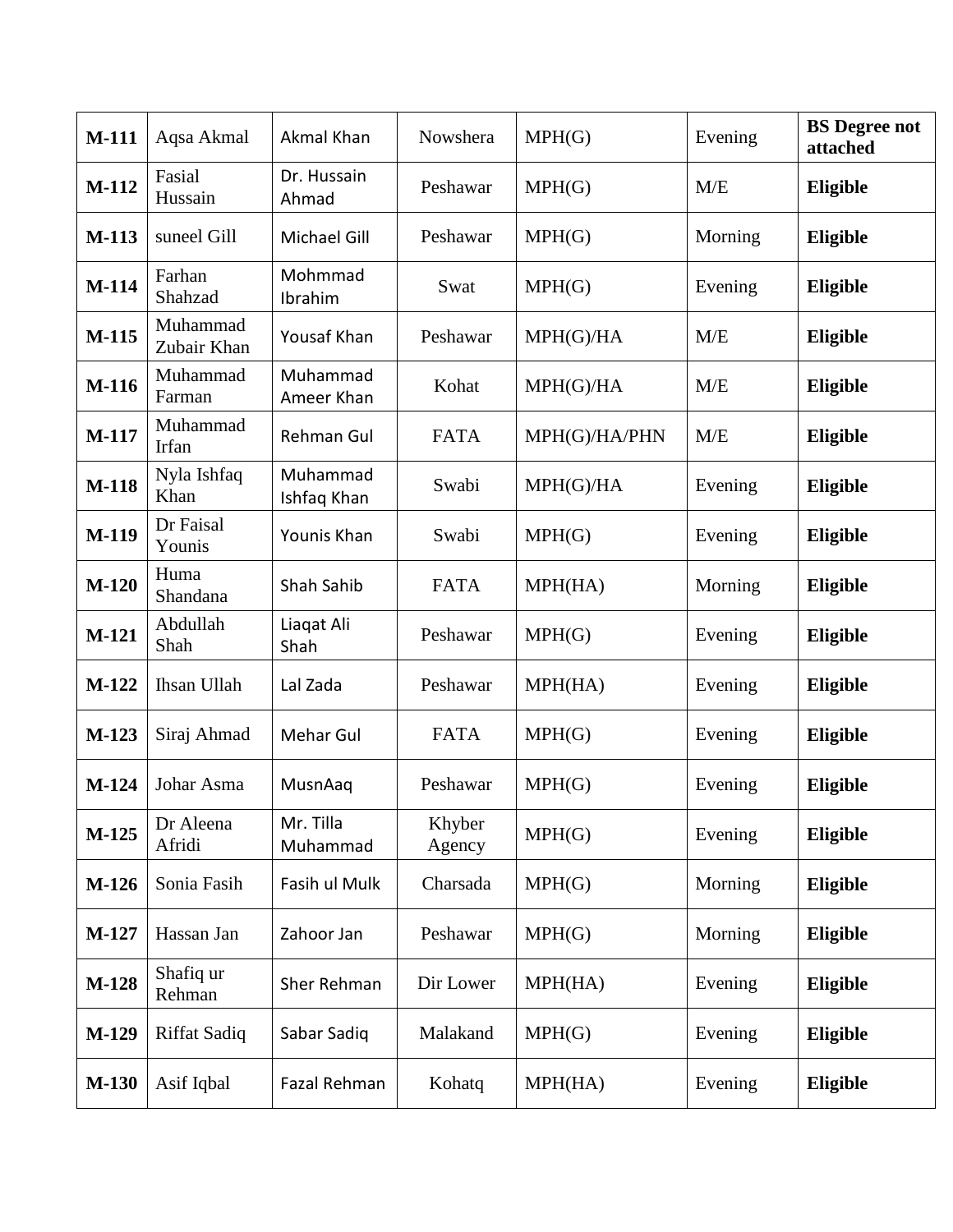| M-131   | Hafiza<br>Sumayya<br>Shaukat | Shaukat Ali                 | Peshawar          | MPH(G)      | Evening | Eligible                                                                                   |
|---------|------------------------------|-----------------------------|-------------------|-------------|---------|--------------------------------------------------------------------------------------------|
| M-132   | Abdul<br>Hidayat             | Hidayat ur<br>Rehman        | Bajaur            | MPH(G)      | Evening | Eligible                                                                                   |
| M-133   | Hafsa Wali                   | Gul Wali Khan               | Mohmand           | MOH(G)/(HA) | M/E     | <b>Eligible</b>                                                                            |
| M-134   | Abid Ullah                   | Muhammad<br>Fazal           | Dir Lower         | MPH(HA)     | Evening | <b>Eligible</b>                                                                            |
| M-135   | Sana Afridi                  | Sardar Mir<br>Afridi        | FR Kohat          | MPH(G)      | Morning | Eligible                                                                                   |
| M-136   | Akbar Gul                    | <b>Gul Rehman</b>           | Khyber<br>Agency  | MPH(HA)     | Morning | Eligible                                                                                   |
| M-137   | Nazia Noreen                 | Pir Abdul<br>Wahid          | Peshawar          | MPH(HA)     | M/E     | student apply<br>on the same<br>form on<br>community<br>Dentistry &<br><b>Hospital Adm</b> |
| M-138   | Salman Khan                  | Jan<br>Muhammad             | Shangla           | MPH(G)/(HA) | Evening | Eligible                                                                                   |
| M-139   | Khurshid<br>Ahmad            | Nazir<br>Badshah            | Orakzai<br>Agency | MPH(G)      | M/E     | Eligible                                                                                   |
| $M-140$ | Wafa Amjad                   | Amjad Hayat<br>Khan         | Peshawar          | MPH(G)      | Morning | Eligible                                                                                   |
| M-141   | Arif Rehman                  | Shams nu<br>Rehman          | Peshawar          | MPH(G)      | Morning | Eligible                                                                                   |
| M-142   | Madiha<br>Sammar             | Sultan Sher                 | Peshawar          | MPH(HA)     | Morning | Eligible                                                                                   |
| M-143   | Noor ul Huda                 | Mian<br>Muhammad<br>Ghazali | Charsada          | MPH(G)      | Morning | Eligible                                                                                   |
| M-144   | Muhammad<br>Zubair           | Zain Ullah<br>Khan          | Peshawar          | MPH(G)/(HA) | M/E     | Eligible                                                                                   |
| M-145   | Azeem Murad<br>Ali           | Murad Ali                   | Swabi             | MPH(HA)     | Morning | Eligible                                                                                   |
| M-146   | Aqsa<br>Siddique             | Siddique<br>Ahmed           | Peshawar          | MPH(G)      | Evening | Eligible                                                                                   |
| M-147   | Mehek Wazir                  | Mir Wazir<br>Khan           | Chitral           | MPH(G)/(HA) | M/E     | Eligible                                                                                   |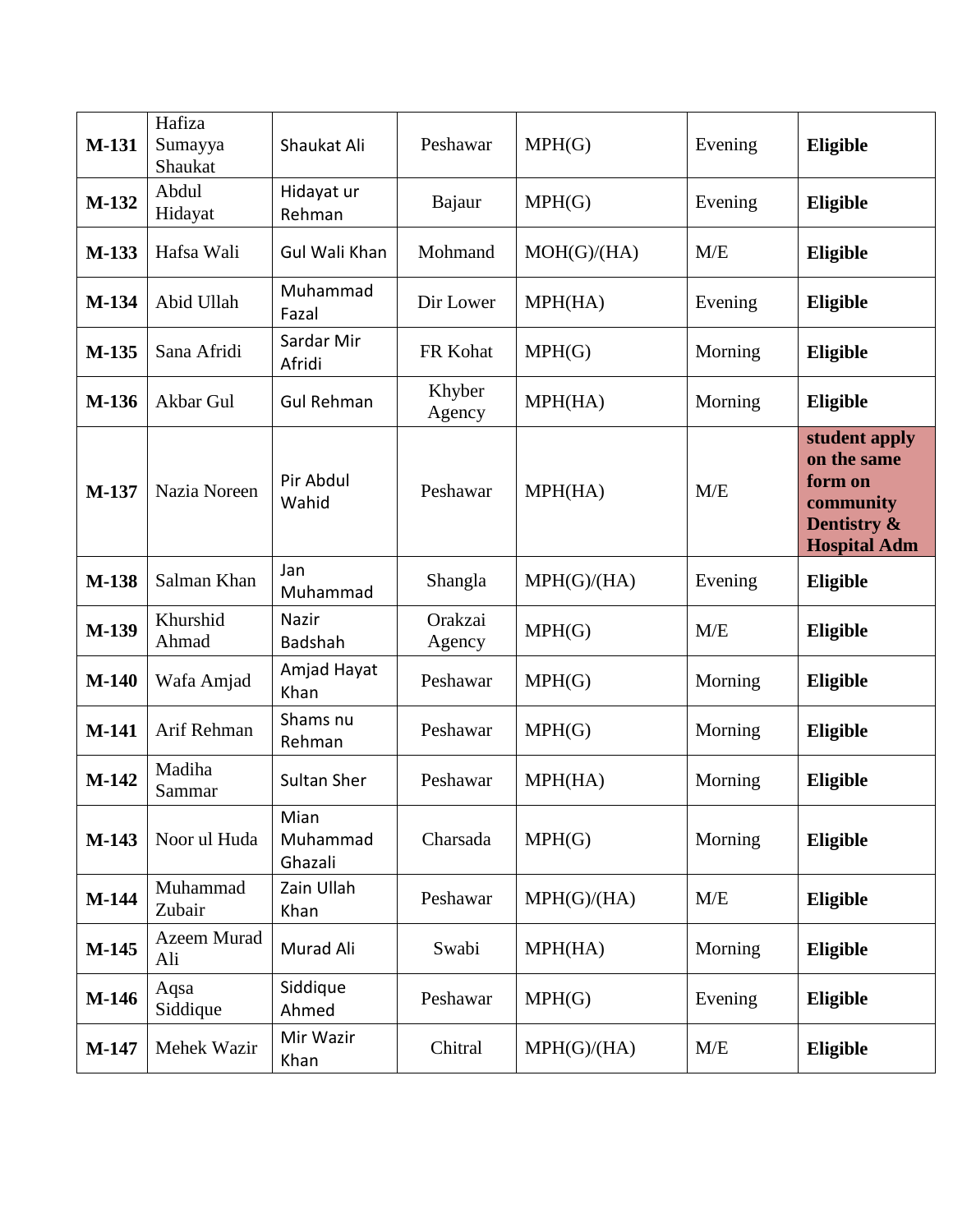| M-148        | Irum Siraj             | Muhammad<br>Siraj    | Nowshera     | MPH(PHN)    | Evening | <b>Final Degree</b><br>not attached.<br><b>BSC</b> degree<br>only. |
|--------------|------------------------|----------------------|--------------|-------------|---------|--------------------------------------------------------------------|
| M-149        | Abbas Khan             | Sarfaraz Khan        | <b>Buner</b> | MPH(G)      | Morning | Eligible                                                           |
| $M-150$      | <b>Abdul Nasir</b>     | Khanazar             | Oarkzai      | MPH(G)/(HA) | M/E     | Eligible                                                           |
| M-151        | Asif Kamal             | Muhammad<br>Kamal    | Mohamand     | MPH(HA)     | Evening | Eligible                                                           |
| M-152        | Mafaza Atta            | Atta Ullah Jan       | Peshawar     | MPH(G)      | Morning | Eligible                                                           |
| M-153        | Zanab<br>Muzafar       | Dr Muzafar<br>Ahmed  | Gujrat       | MPH(G)      | Morning | <b>Eligible</b>                                                    |
| M-154        | Ali Hassan<br>Khan     | Attaullah Jan        | Peshawar     | MPH(G)      | Morning | Eligible                                                           |
| M-155        | Sadia Hijab            | Saif ur<br>Rehman    | D I Khan     | MPH(G)      | Evening | Eligible                                                           |
| M-156        | Rafique<br>Nawaz Khan  | Rab Nawaz<br>Khan    | Peshawar     | MPH(HA)     | Morning | Eligible                                                           |
| M-157        | Mawarah<br>Imtiaz Khan | Imtiaz Anwar<br>Khan | Peshawar     | MPH(G)      | Evening | <b>Eligible</b>                                                    |
| M-158        | Saeed Murad            | Taj ud Din           | Peshawar     | MPH(G)/(HA) | Evening | Diploma in<br><b>MLT Not</b><br><b>Eligible</b>                    |
| M-159        | Inam Ullah             | Rooh Ullah<br>Jan    | Charsada     | MPH(G)      | Morning | Eligible                                                           |
| <b>M-160</b> | Zainab Bibi            | Sultan<br>Muhammad   | Afghan       | MPH(G)      | Afghan  | Eligible                                                           |
| M-161        | Rizwan Ullah           | Shah Tamas<br>Khan   | Dir Lower    | MPH(HA)     | Evening | Eligible                                                           |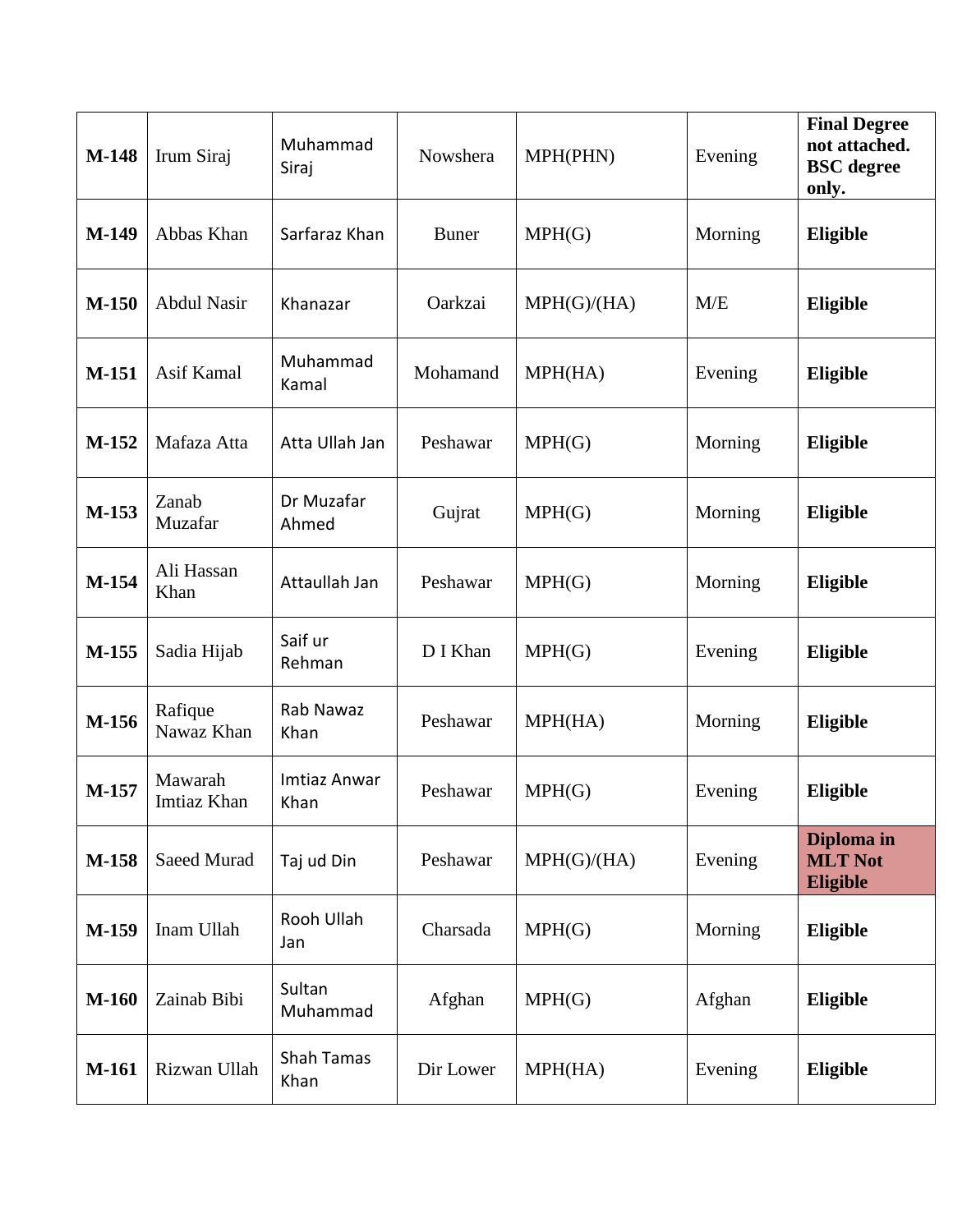| M-162   | Syed<br>Shahrukh<br>Shah | Syed<br>Maqbool<br>Shah   | Khyber<br>Agency | MPH(G)    | Evening | Eligible                                                            |
|---------|--------------------------|---------------------------|------------------|-----------|---------|---------------------------------------------------------------------|
| M-163   | Danish Gul               | Mian Mustafa<br>Gul       | Kohat            | MPH(G)    | Evening | Eligible                                                            |
| M-164   | Shafi Ullah              | Mustafa<br>Kamal          | Dir Lower        | MPH(HA)   | Evening | Eligible                                                            |
| M-165   | Mohammad<br>Suliman Khan | Mohmmad<br>Rawan          | Dir Upper        | MPH(G)    | Evening | <b>Last Degree</b><br><b>MA English</b><br>and Simple<br><b>BSC</b> |
| M-166   | Shahzad<br>Abbas         | <b>Imdad Abbas</b>        | Peshawar         | MPH(G)/HA | M/E     | Eligible                                                            |
| M-167   | Kashif Ali               | Amir Rehman               | Malakand         | MPH(G)    | M/E     | Eligible                                                            |
| M-168   | Sumaiya                  | <b>Bakht Shair</b><br>Ali | Swat             | MPH(PHN)  | Evening | <b>BS</b> Home<br><b>Ecnomics</b>                                   |
| M-169   | Sana Khan                | M Zahid Khan              | Swat             | MPH(PHN)  | Evening | <b>BS</b> Home<br><b>Ecnomics</b>                                   |
| $M-170$ | Umar<br>Badshah          | Gran Badshah              | Dir Uper         | MPH(G)    | Evening | <b>MA Islamyat</b>                                                  |
| M-171   | Zain ul Islam            | Said Amir Jan             | Dir Upper        | MPH(G)    | Evening | Diploma in<br><b>Health</b><br><b>Technology</b>                    |
| M-172   | Sidra Gulfam             | Gulfam<br>Abbasi          | <b>KPK</b>       | MPH(G)    | M/E     | Eligible                                                            |
| M-173   | Somia Amin               | Rooh ul Amin              | <b>KPK</b>       | MPH(G)    | M/E     | Eligible                                                            |
| M-174   | Saira Hameed             | Shahid<br>Hameed          | Punjab           | MPH(G)    | M/E     | Eligible                                                            |
| M-175   | Bushrar Bibi             | Syed Dilwar<br>Shah       | Manshera         | MPH(G)    | Evening | Eligible                                                            |